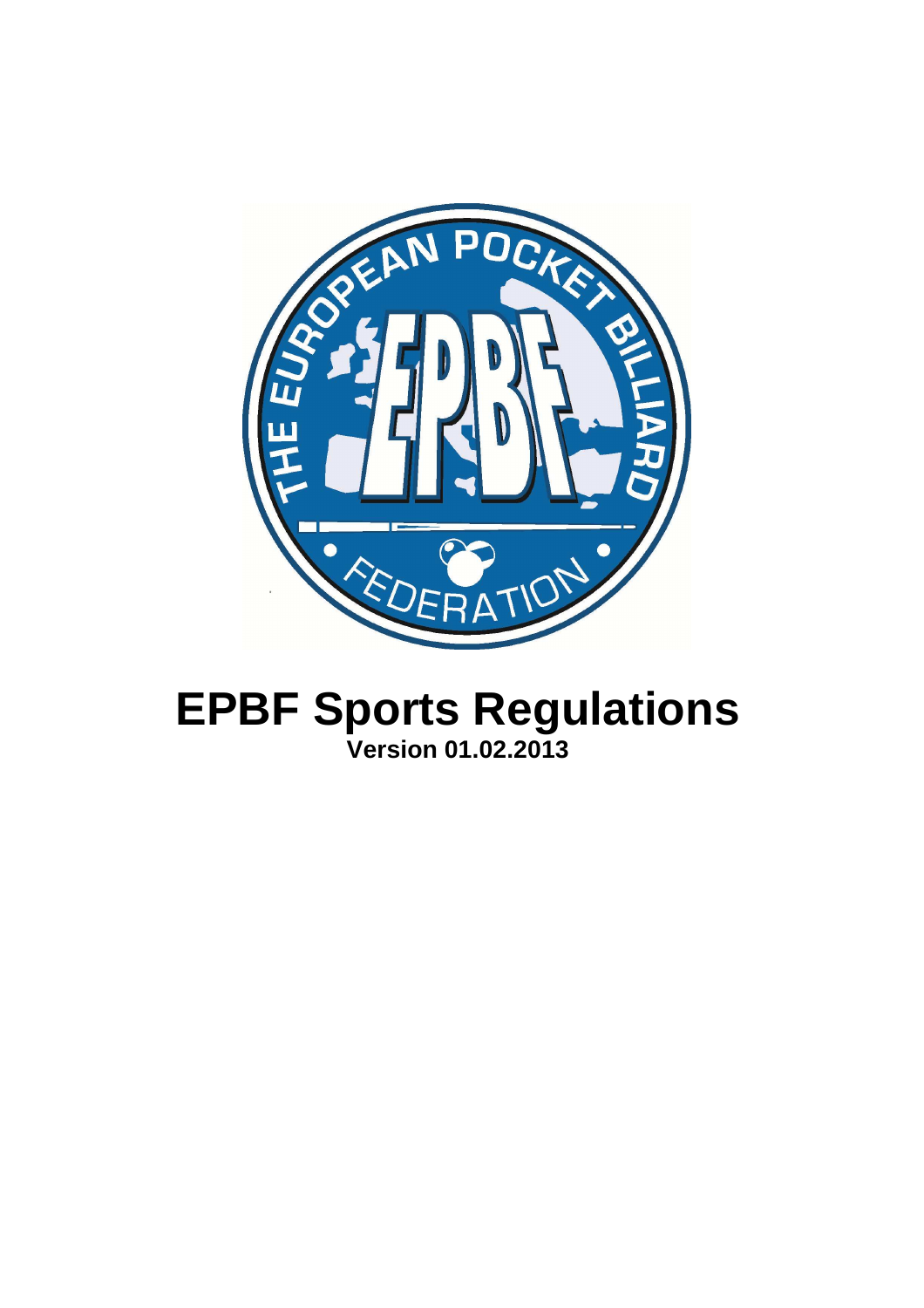| <b>Table of content</b>                                                |                 |  |  |  |  |
|------------------------------------------------------------------------|-----------------|--|--|--|--|
| <b>Description</b>                                                     | Page            |  |  |  |  |
| 0. Prefix                                                              | 3               |  |  |  |  |
| 1.0 General Guidelines for the sporting activity                       |                 |  |  |  |  |
| 1.1 Official Language                                                  | 4               |  |  |  |  |
| 1.2 Sports season                                                      | 4               |  |  |  |  |
| 1.3 Sports Equipment                                                   | 4               |  |  |  |  |
| 1.4 Behavior of the Athlete                                            | 4               |  |  |  |  |
| 1.5 Advertising                                                        | 4               |  |  |  |  |
| 1.6 Head Referee                                                       | 5               |  |  |  |  |
| 1.7 Tournament Leader                                                  | 5               |  |  |  |  |
| 1.8 Award Ceremony                                                     | 5               |  |  |  |  |
| 1.9 Anti doping                                                        | 5               |  |  |  |  |
| 1.10 Withholding of prizemoney                                         | 5               |  |  |  |  |
| 1.11 Banning of athletes internationally                               | 5               |  |  |  |  |
| 1.12 EPBF Sports Regulations, Alterations and Amendments               | 6               |  |  |  |  |
| 1.13 Definitions                                                       | 6               |  |  |  |  |
| 2.0. Penalty Code and Protest Guidelines                               |                 |  |  |  |  |
| 2.1 Rules of Conduct                                                   | $\overline{7}$  |  |  |  |  |
| 2.2 Imposing of Penalty                                                | $\overline{7}$  |  |  |  |  |
| 2.3 Right to Protest against decision by the referee                   | $\overline{7}$  |  |  |  |  |
| 2.4 Right to Protest against decision by the Tournament Leader         | $\overline{7}$  |  |  |  |  |
| 2.5 Lodging of Protest                                                 | $\overline{7}$  |  |  |  |  |
| 2.6. The right to protest against the decision made by Sports Director | 8               |  |  |  |  |
| 2.7 Arbitration                                                        | 8               |  |  |  |  |
| 2.8 Fine & Penalty Catalog                                             | 9               |  |  |  |  |
| 3.0 European Championships                                             |                 |  |  |  |  |
| 3.1 Authority for organization                                         | 10              |  |  |  |  |
| 3.2 Cancellation of an EC through the EPBF                             | 10              |  |  |  |  |
| 3.3 Classification                                                     | 10              |  |  |  |  |
| 3.4 Announcement procedure                                             | 10              |  |  |  |  |
| 3.5 Quotas, Claims for spots                                           | 11              |  |  |  |  |
| 3.6 Entry fee                                                          | 11              |  |  |  |  |
| 3.7 Participation eligibility                                          | 12              |  |  |  |  |
| 3.8 Age limits                                                         | 12              |  |  |  |  |
| 3.9 Scheduling of Matches, Fields and Races                            | 12              |  |  |  |  |
| 3.10 Seeding / Draw                                                    | 13              |  |  |  |  |
| 3.11 Final result, Ranking lists and Criteria                          | $\overline{14}$ |  |  |  |  |
| 3.12 Accreditation / Early Departure                                   | 14              |  |  |  |  |
| 3.13 Referees                                                          | 14              |  |  |  |  |
| 3.14 Team Competitions                                                 | 15              |  |  |  |  |
| 3.15 Eurotour                                                          | 15              |  |  |  |  |
| 4.0 Guidelines for sports activities at European Championships         |                 |  |  |  |  |
| 4.1 Dress Code                                                         | 16              |  |  |  |  |
| 4.2 Time limit                                                         | 16              |  |  |  |  |
| 4.3 Coaching                                                           | 16              |  |  |  |  |
| 4.4 Tapping of Balls                                                   | 17              |  |  |  |  |
| 4.5 Walkover                                                           | 17              |  |  |  |  |
| 4.6 Replacement of the Athlete                                         | 17              |  |  |  |  |
| 4.7 Time-Out Regulation                                                | 18              |  |  |  |  |
| 4.8 Unsportsmanlike Conduct                                            | 18              |  |  |  |  |
| 4.9 Three points Rule                                                  | 19              |  |  |  |  |
| 4.10 Aditional rules                                                   | 19              |  |  |  |  |
|                                                                        |                 |  |  |  |  |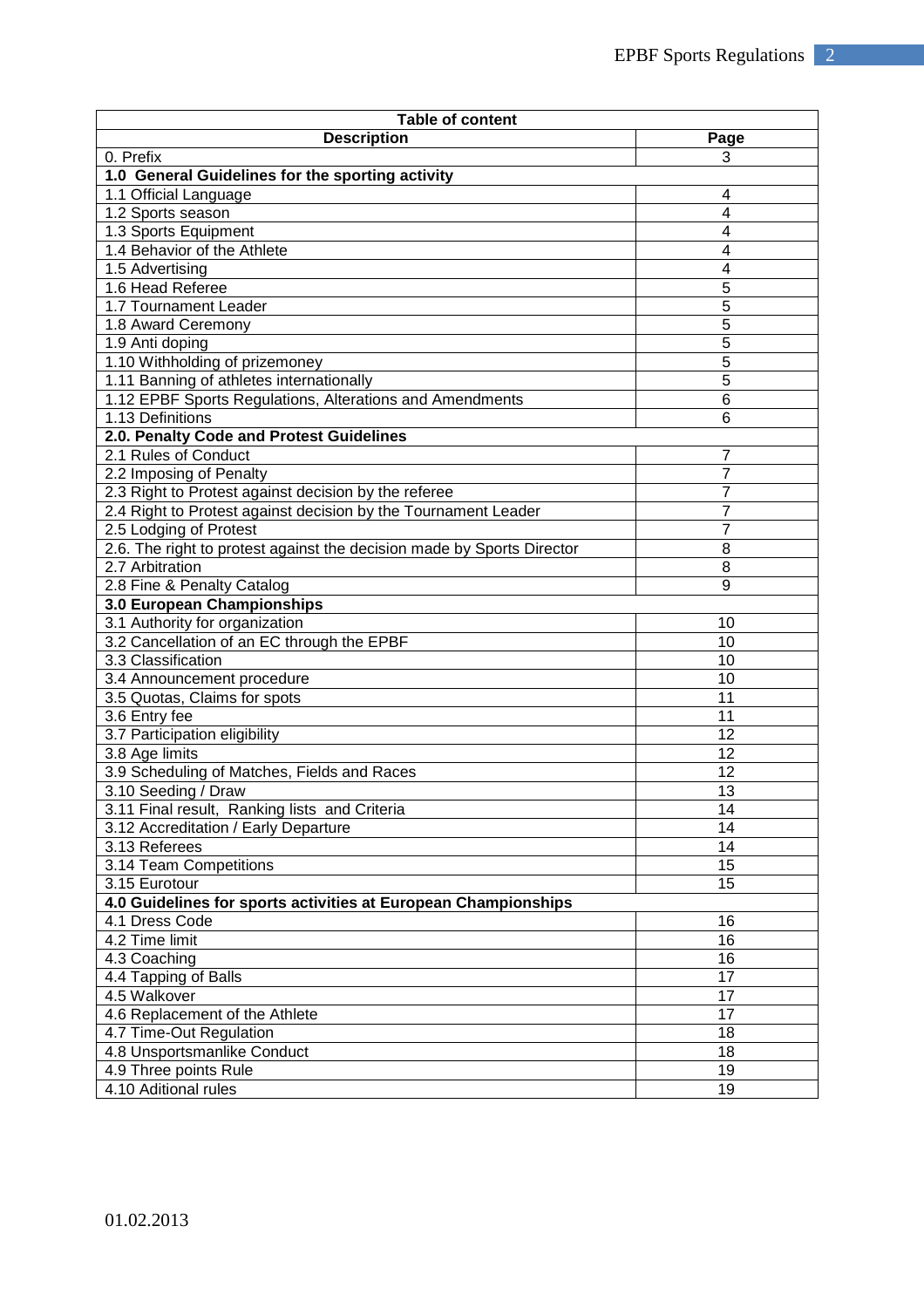# **§ Prefix**

The EPBF is a European umbrella organization, which is in charge of all pocket billiard disciplines and types of games that are not to be seen as belonging to snooker games.

The EPBF is therefore expressly in charge of the games:

- American Pool with the disciplines 8-Ball, 9-Ball, Straight-Pool and 10-ball.
- English Pool (Black Ball)
- Pyramid

The EPBF Sports Regulations are ruling the sporting activities for:

- European Championships (EC)
- Continental Events

The Sports Regulations are valid for all NFs that are members of the EPBF and are accepted by them. Only one federation from within one and the same nation can be accepted as a member. Other federations, not belonging to the EPBF, are viewed as outside organizations what pocket billiards within Europe is concerned.

Events or matches between EPBF member organizations and their members/athletes, and outside organizations are not allowed. Exceptions are only possible if based upon an EPBF board decision.

The EPBF is a member of the WPA. This rule is also valid for outside organizations of other federations that are not recognized by the WPA. Hereby the WPA board must accept exceptions to this rule.

The Sports Regulations is in its general part ruling over the framework of the sporting activities of the EPBF and the NFs. The NFs are then determining a sports order for their own sports activities, which is not allowed to include rules that are more restrictive.

In the special part the Sports Regulations is ruling upon details of the sporting activities of the EPBF, and lists all necessary regulations that must be kept in order to ensure proper realization of such.

The Sports Regulations is being prepared, altered and amended by the EPBF Sports Director. Based upon the acceptance of the EPBF board the Sports Regulations as well as eventual changes come into force.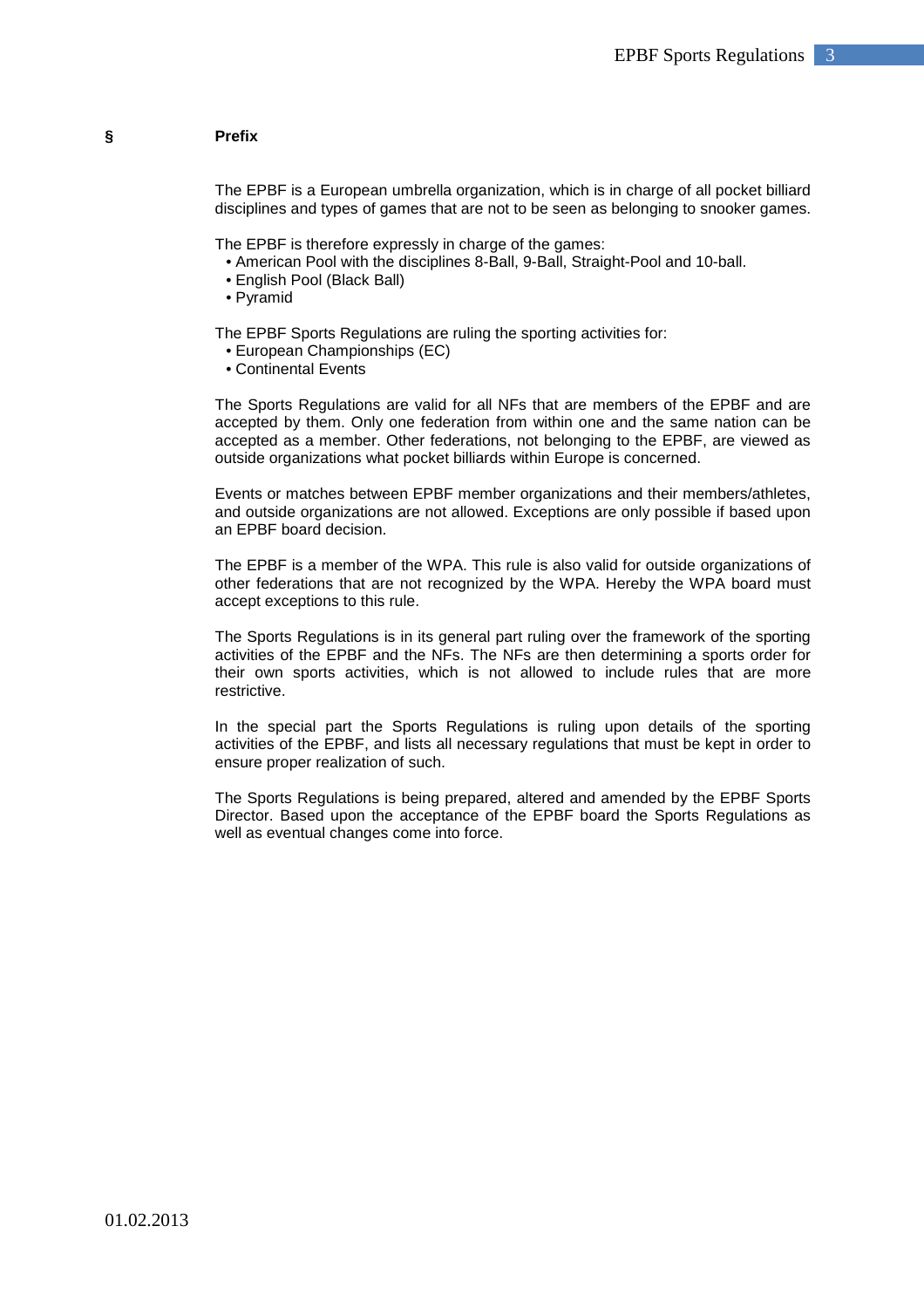# **§ 1. General Guidelines for the Sporting Activities**

# **§ 1.1 Official Language**

If it comes to discrepancies with the translation, then the English version of the Rules and the Sports Regulations are the official versions.

#### **§ 1.2 Sports season**

The sport season of the EPBF starts January 1 each year and ends on December 31 in the same year. The calendar of events of the NFs is to be adapted to the EPBF Calendar of Events. The EPBF Calendar of Events is being updated the first day of every new month. In order to enable all top athletes participation in the events organized by the EPBF, the NFs are requested to keep such dates free, to avoid collision.

Rescheduling of events already listed in the Calendar of Events releases the NFs from the above responsibility.

#### **§ 1.3 Sports Equipment**

The sports equipment must meet the specifications listed in the EPBF Specification Catalog, and must be acknowledged by the Sports Director or the appointed representative (See The EPBF Specification Catalog).

In case officially acknowledged sports equipment are not being used, the right to protest is given. An athlete does not have the right to refuse from participating based upon the use of not acknowledged material.

#### **§ 1.4 Behavior of the Athlete**

All athletes that are participating in official events, Euro Tour, European and World Championships, are bound to follow these rules. The athletes (respectively the Team Leader at European Championships) are themselves responsible for abiding and to be aware of all variants or changes of these regulations, which are being made public during the athlete-/team leader meeting prior the event respectively the European Championships. The participation at the athlete-/team leader meeting is normally mandatory.

The athletes and the Team leaders are expected to behave in such a fashion at all times, that is to be expected from a professional, and that in no way can be seen as negative towards the EPBF/WPA, their member federations, their athletes, officials, representatives or sponsors. Based upon this, all athletes are to do their best in order to perform in a way that pays the sport of pool the most respect.

A penalty will be imposed upon any athlete that is violating one or more of these rules, or may be disqualified from participation at events organized and/or sanctioned by the EPBF/WPA, limited in time or boundless. Further information is to can be found in the Fine & Penalty Catalog.

# **§ 1.5 Advertising**

When competing, it is in general, permitted to wear advertising on personal equipment or clothing. The commercial rights rest with the EPBF and may as such be passed on to a local host organizer. An athlete his/her personal advertising is in general permitted, but corresponding contracts are not binding to the EPBF. The right to personal advertisements can therefore be withdrawn only by the EPBF.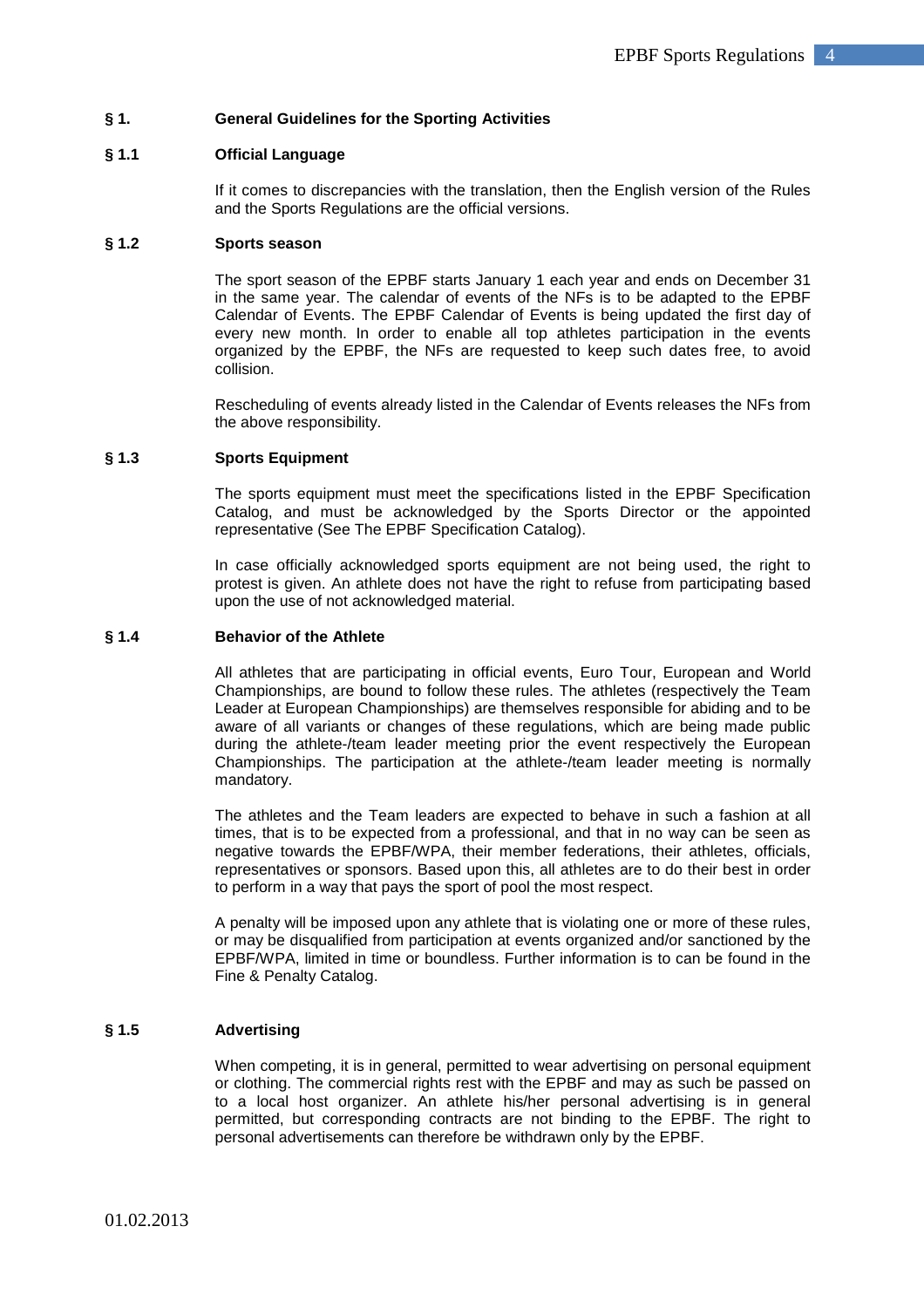# **§ 1.6 Head Referee**

On all events organized by the EPBF a certified Head Referee (HR) must be appointed. The Head Referee will be approved by the EPBF Sports Director. HR be responsible for the duties and supervision of all referees, scorers and other officials and for all questions about the rules. Head Referee is an assistant to the Tournament Leader and is helping with the fulfilling of their tasks.

#### **§ 1.7 Tournament Leader**

The EPBF Tournament Leader is responsible to supervise all sportive matters pertaining to the tournament and the tournament schedule.

#### **§ 1.8 Award Ceremony**

The medalists must attend the award ceremony at the scheduled time and in the official dress code. A penalty will be imposed, according to the Fine & Penalty Catalog, if this rules are violated.

#### **§ 1.9 Anti Doping**

As part of our membership requirements of the WPA, all EPBF events are conducted under the rules of WADA. The Anti-Doping Rules can be viewed on www.worldbilliard.com/AntiDoping.pdf Further Anti-Doping regulations, information and the List of Prohibited Substances can be viewed on the WADA website www.wada-ama.org

Appropriate authorities at any EPBF event may conduct drug testing without prior notice to athletes. Selection of athletes to be tested may be chosen by random, or the ranking order at the end of the discipline. Athletes may also be subjected to out-ofcompetition testing. Member Federations must make their athletes aware of WADA, its operations and what is required and expected by the athlete.

#### **§ 1.10 Withholding of Prize Money**

Any athlete who undergoes a drug test may have their full payment of prize money withheld until the results of the test are known. If the test is negative, the balance of the prize money will be paid immediately.

If a positive result is returned, the athlete will be disqualified from the event, and will forfeit any recognition from the event, and will forfeit all prize money. In the case where prize money has been paid, this is to be repaid to the EPBF within 21 days of notice being served.

Any athlete who is in breach of a violation will have their prize money withheld until the matter has been resolved and a decision has been reached.

# **§ 1.11 Banning of athletes internationally**

A Member Federation may ask for an International ban of its athlete. For an International ban to be enforced, a member Federation should send all documents, with the reasons, explanations and the banning procedure, to the EPBF. On receipt of this documentation, the EPBF board will study the documents and give or revoke the International ban.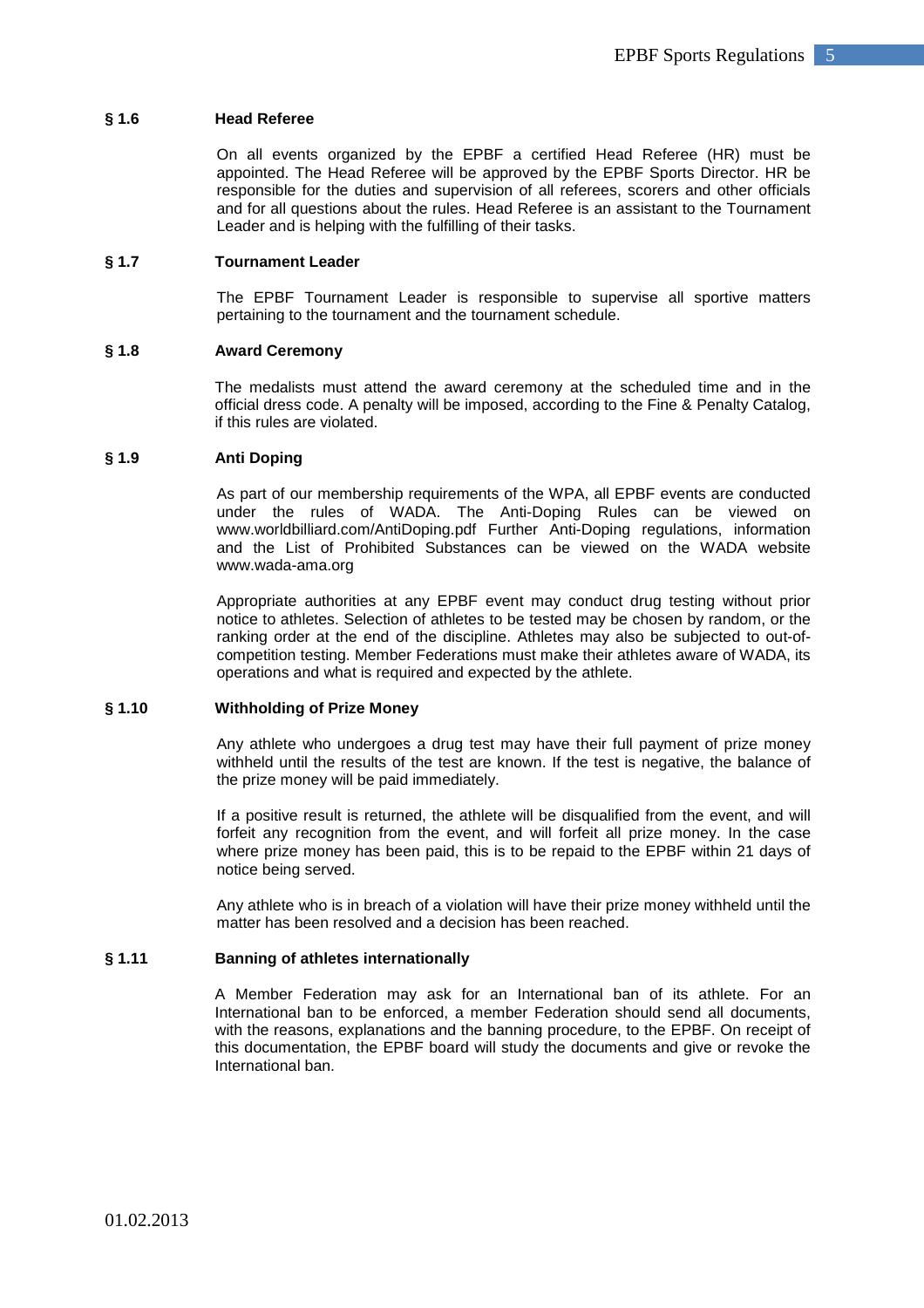# **§ 1.12 EPBF Sports Regulations, Alterations and Amendments**

In case of special circumstances and situations that have not been possible to foresee, the EPBF Sports Director is after consultation with the EPBF Board, allowed to make necessary changes or amendments to these regulations, should this be required for the carrying out of an event.

# **§ 1.13 Definitions**

| Division                                 | - Women, Men, U17, U19, U24, Girls, Seniors                                                                   |
|------------------------------------------|---------------------------------------------------------------------------------------------------------------|
| <b>Discipline</b>                        | - Playing rule 8-ball, 9-ball, 10-ball and 14.1                                                               |
| Race                                     | - Number of points at which a match is won                                                                    |
| Game                                     | - Single frame of 8-ball, 9-ball and 10-ball                                                                  |
| Match                                    | - Consists of games played to a certain race                                                                  |
| Time-out                                 | - Break during a match                                                                                        |
| <b>Tournament Leader</b>                 | - The person that is responsible for the running of an<br>event (TL)                                          |
| Score                                    | - The comparison of the scored points between two<br>opponents                                                |
| Double Elimination<br>Single Elimination | - A knockout format with a winner's and a loser's bracket<br>- A knockout format with only a winner's bracket |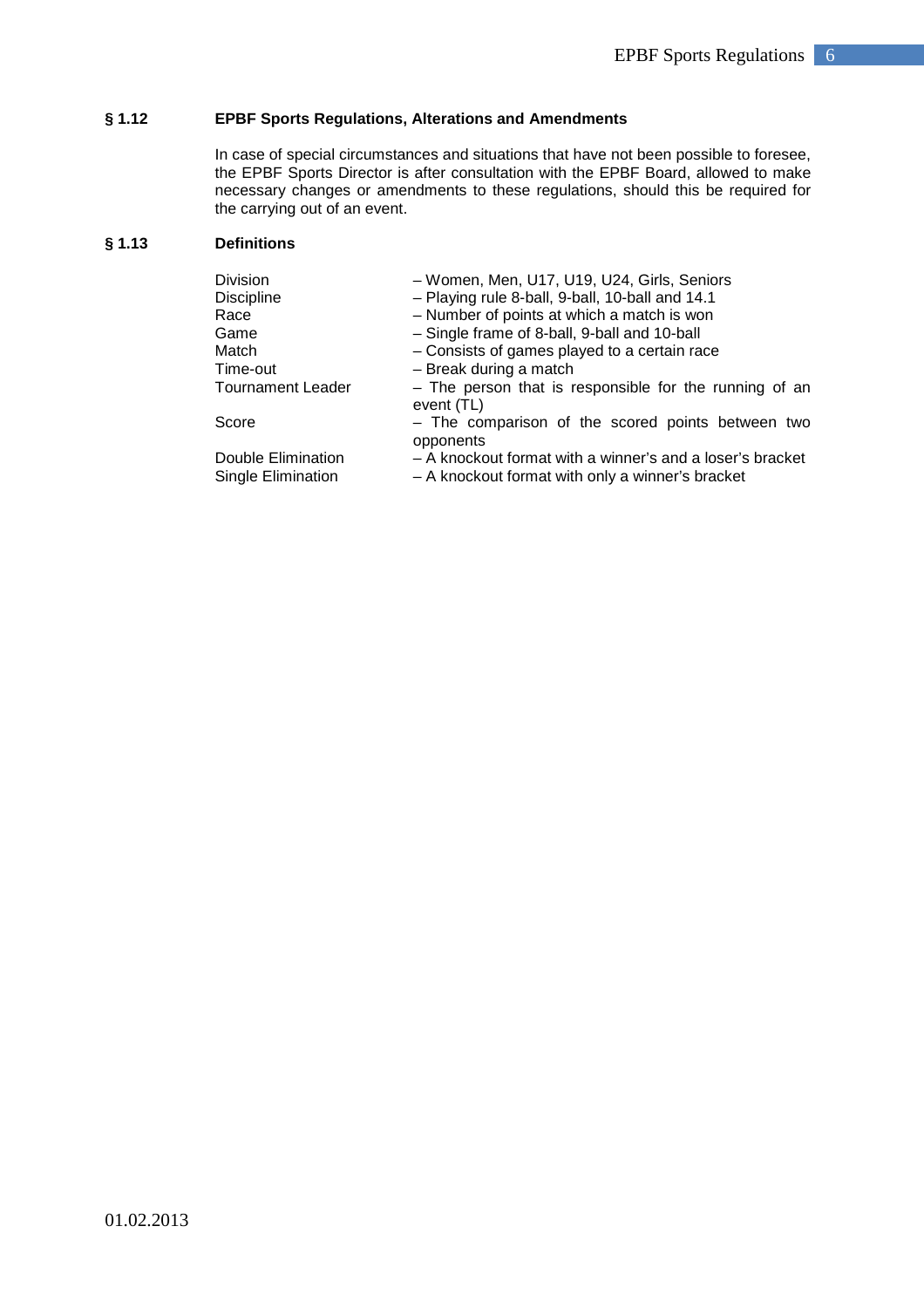# **§ 2. Penalty Code and Protest Guidelines**

#### **§ 2.1 Rules of Conduct**

The positive image of the EPBF and its events is a valuable asset and is bringing advantages for all athletes and members of the EPBF. Based upon this, it is the duty of each single individual to refrain from unnecessary attacks on sponsors, other athletes, or the EPBF whenever addressing representatives of the media. Responsible explanations of legitimate and unsatisfying conditions are not forbidden, however should not be made in such a fashion that may cause harm to the EPBF, the financial interests of a sponsor, or the overall image of the sport.

Any athlete who is disqualified from an event will forfeit any points awarded and all prize money, which will be held at the EPBF Treasury. Offences and penalties are listed in paragraph 2.8 of the Sports regulations.

#### **§ 2.2 Imposing of a Penalty**

Action is taken against all violations of the rules of conduct as soon as they are being detected. The EPBF is to be informed immediately when an athlete in an event is being offered money or presents. Athletes participating in an event are not allowed to enter into any betting with regards to the outcome of it.

# **§ 2.3 The right to Protest against a decision by the referee**

All athletes have the right to protest against a decision made by a referee. Other special directives are to be found in the rules of the various disciplines. A protest is to be handed in immediately following the debated situation and definitely before the next shot has been executed.

The referee must suspend the match immediately and inform that they will contact the Head Referee for a decision. The athlete has the right to protest against the decision of the Head Referee in which case the tournament leader must be informed about the situation. The Tournament Leader may following the report by the Head Referee decide to also ask for the opinion of one or both athletes.

The protest against a decision formed by a Head Referee is to be delivered verbally to the Tournament Leader, who after having heard both parties will form a decision.

The Tournament Leader has the right to penalize an athlete, during a match, even if the acting referee has not reacted.

#### **§ 2.4 The right to Protest against a decision made by the Tournament Leader**

A protest against a decision formed by the tournament leader must be in writing and accompanied by a protest fee of EUR 50.00, which is to be delivered immediately and in cash to the EPBF Sports/Youth Director. While this protest is being handled the match remains suspended.

Should the protest be approved and the decision by the Tournament Leader be revoked, the fee will be paid back to the protesting athlete. Should the protest be rejected the fee will be passed on to the EPBF treasury.

#### **§ 2.5 Lodging of a Protest**

 When required, if a protest fee is not accompanying the protest, the protest will not be valid.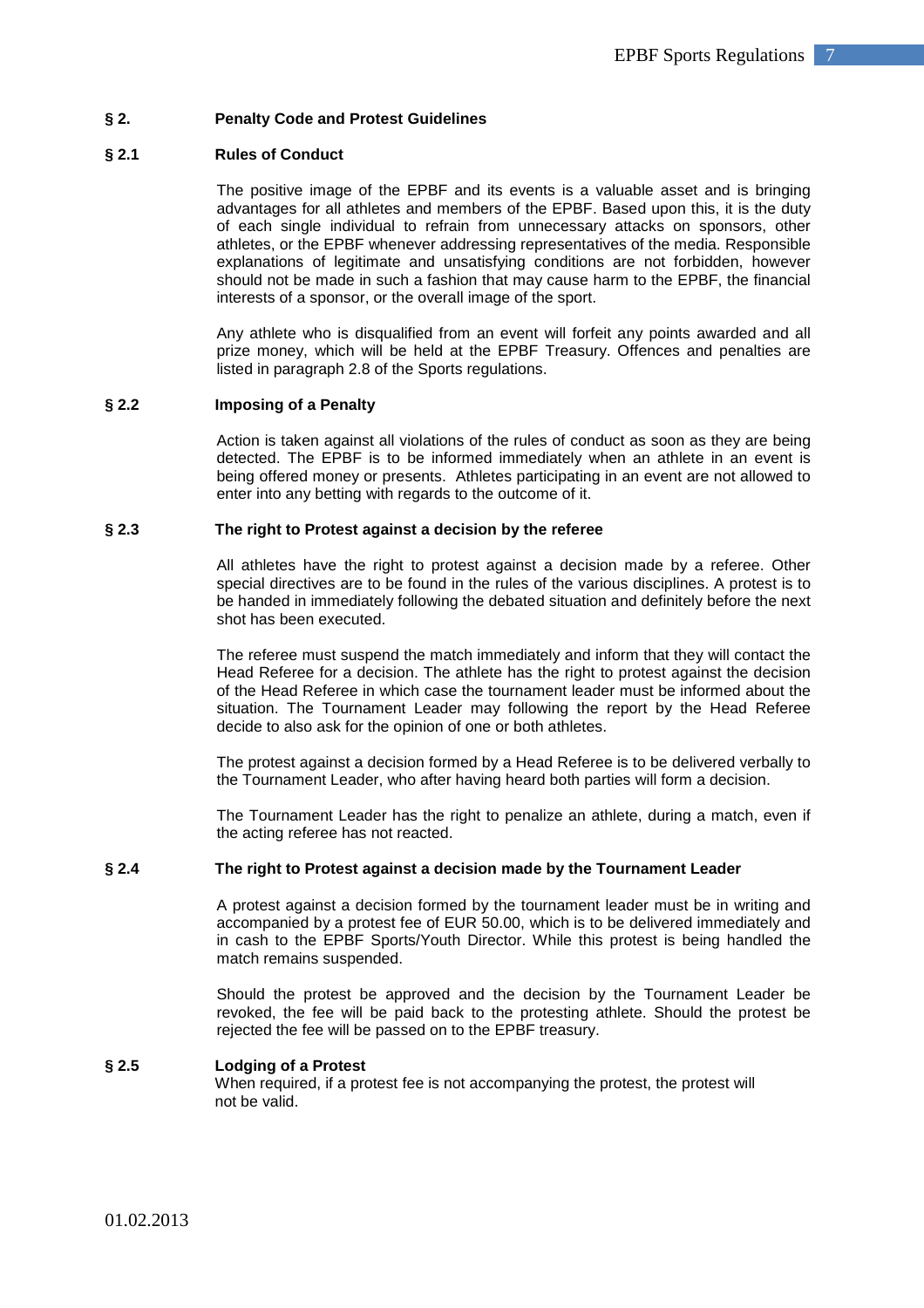#### **§ 2.6 The right to protest against the decision made by a Sports Director**

Should during the European Championships a protest against a decision by the Tournament Leader, the final decision will be made by the EPBF Sports Director / EPBF Youth Director or, should he/she not be present, by the official representative of the EPBF. **Against the final decision there is no recourse** and the questioned match has to continue as decided.

On receiving a penalty for offences between matches, after matches or during the event, the athlete in question has a right to submit an application to the Board within 14 days after recieiving the penalty.

# **§ 2.7 The right to protest against the decision made by The Board**

 The athelete has the right to appeal any decision made by the EPBF board or its officers through the court of arbitration.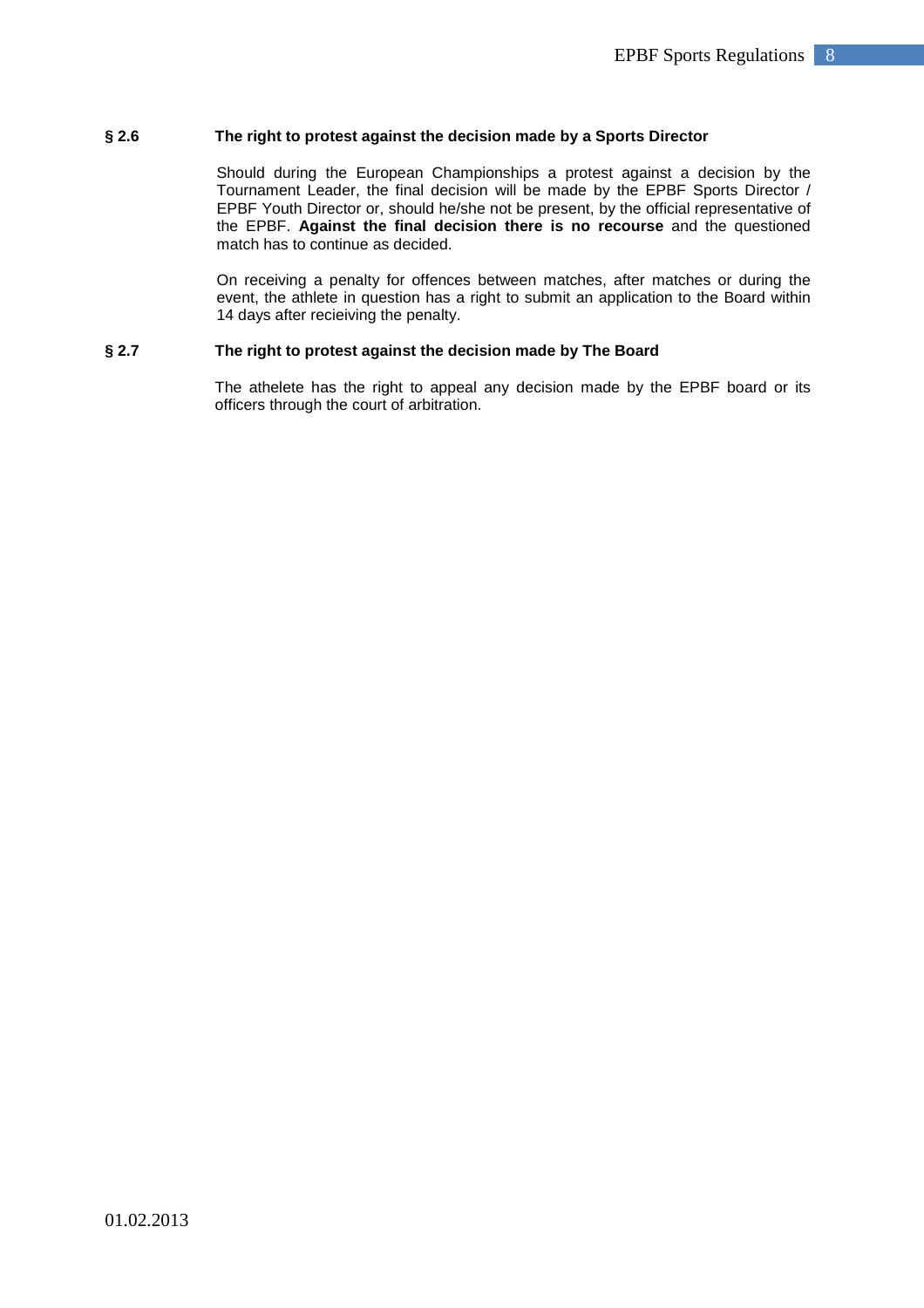| <b>Infraction</b>                                                                 | <b>1st Abuse</b>                                                    | 2nd Abuse                                                  | <b>Decision</b>             |  |  |  |  |  |
|-----------------------------------------------------------------------------------|---------------------------------------------------------------------|------------------------------------------------------------|-----------------------------|--|--|--|--|--|
| <b>The Match Penalties</b>                                                        |                                                                     |                                                            |                             |  |  |  |  |  |
| Forfeiture of a match during<br>an EC                                             | Fine up to € 150,00                                                 | Disqualification                                           | <b>Tournament Leader</b>    |  |  |  |  |  |
| Alcohol taking                                                                    | Disqualification from<br>the match<br>Fine up to: € 250,00          | Disqualification from<br>the event<br>Fine up to: € 500,00 | <b>Tournament Leader</b>    |  |  |  |  |  |
| Drug taking                                                                       | Disqualification from<br>the event<br>Fine up to: € 500,00          |                                                            | <b>Tournament Leader</b>    |  |  |  |  |  |
| Forfeiture during an event or<br>conceding during a match<br>without valid reason | Fine up to € 200,00                                                 | Fine up to € 300,00                                        | TournamentLeader            |  |  |  |  |  |
| Unapropriate dress code                                                           | Up to disqualification                                              | Disqualification<br>Fine up to $\in$ 200,00                | <b>Tournament Leader</b>    |  |  |  |  |  |
| Unsportsmanlike behavior                                                          | up to Disqualification<br>from the event<br>Fine up to € 1.000,00   | Disqualification from<br>the event<br>Fine up to €2.000,00 | <b>Tournament Leader</b>    |  |  |  |  |  |
| Athlete insulting referee or<br>tournament official                               | Fine up to $\in$ 500,00<br>up to Disqualification<br>from the event | Fine up to € 1.000,00<br>Up to suspension                  | <b>EPBF Sports Director</b> |  |  |  |  |  |

# **§ 2.8 Fine & Penalty Catalog**

| <b>Outside the Match Penalties</b>                                                            |                                                                                                     |                                           |                             |  |  |  |
|-----------------------------------------------------------------------------------------------|-----------------------------------------------------------------------------------------------------|-------------------------------------------|-----------------------------|--|--|--|
| Arriving too late for award<br>ceremony                                                       | Fine up to $\in$ 50,00                                                                              | Fine up to $\in$ 100,00                   | Tournament Leader           |  |  |  |
| Denouncing participation<br>when the EC has started                                           | Fine up to € 150,00                                                                                 |                                           | <b>EPBF Sports Director</b> |  |  |  |
| Involvement in match fixing<br>for the purpose of gambling                                    | Loss of all ranking<br>points and suspension<br>up to 2 years.<br>Fine up to € 2.000,00             | Board decision                            | <b>EPBF Sports Director</b> |  |  |  |
| Alcohol or drug taking during<br>the Youth EC and<br>participating in any form of<br>gambling | up to Disqualification<br>from the event                                                            | Disqualification from<br>the event        | <b>EPBF Sports Director</b> |  |  |  |
| Athlete bringing the EPBF<br>into disrepute                                                   | Fine up to $\in$ 500,00<br>up to Disqualification<br>from the event                                 | Fine up to € 1.000,00<br>Up to suspension | <b>EPBF Sports Director</b> |  |  |  |
| Official bringing the EPBF<br>into disrepute                                                  | Fine up to $\in$ 500,00<br>Up to suspension                                                         | Fine up to $\in$ 500,00<br>Suspension     | <b>EPBF Board</b>           |  |  |  |
| Participating in a non<br>sanctioned event                                                    | Fine up to € 2.000,00                                                                               | Board decision                            | <b>EPBF Board</b>           |  |  |  |
| Doping violation based upon<br>WADA (IOC) guidelines                                          | Disqualification                                                                                    | Disqualification                          | <b>EPBF Board</b>           |  |  |  |
| Abuse of the sport via public<br>forums, electronic media or<br>other means                   | Penalty to be<br>determined at the time<br>of the offence                                           | Board decision                            | <b>EPBF Board</b>           |  |  |  |
| Organizer failing to meet the<br>requirements of the<br><b>Specification Catalog</b>          | Fine up to $\in$ 500,00                                                                             | Fine up to € 2.000,00                     | <b>EPBF Board</b>           |  |  |  |
| Any of the above infractions<br>following EC victory                                          | Forfeit from<br>participation at the next<br><b>WC</b><br>Fine up to € 2.000,00<br>Up to Suspension | Board decision                            | <b>EPBF Board</b>           |  |  |  |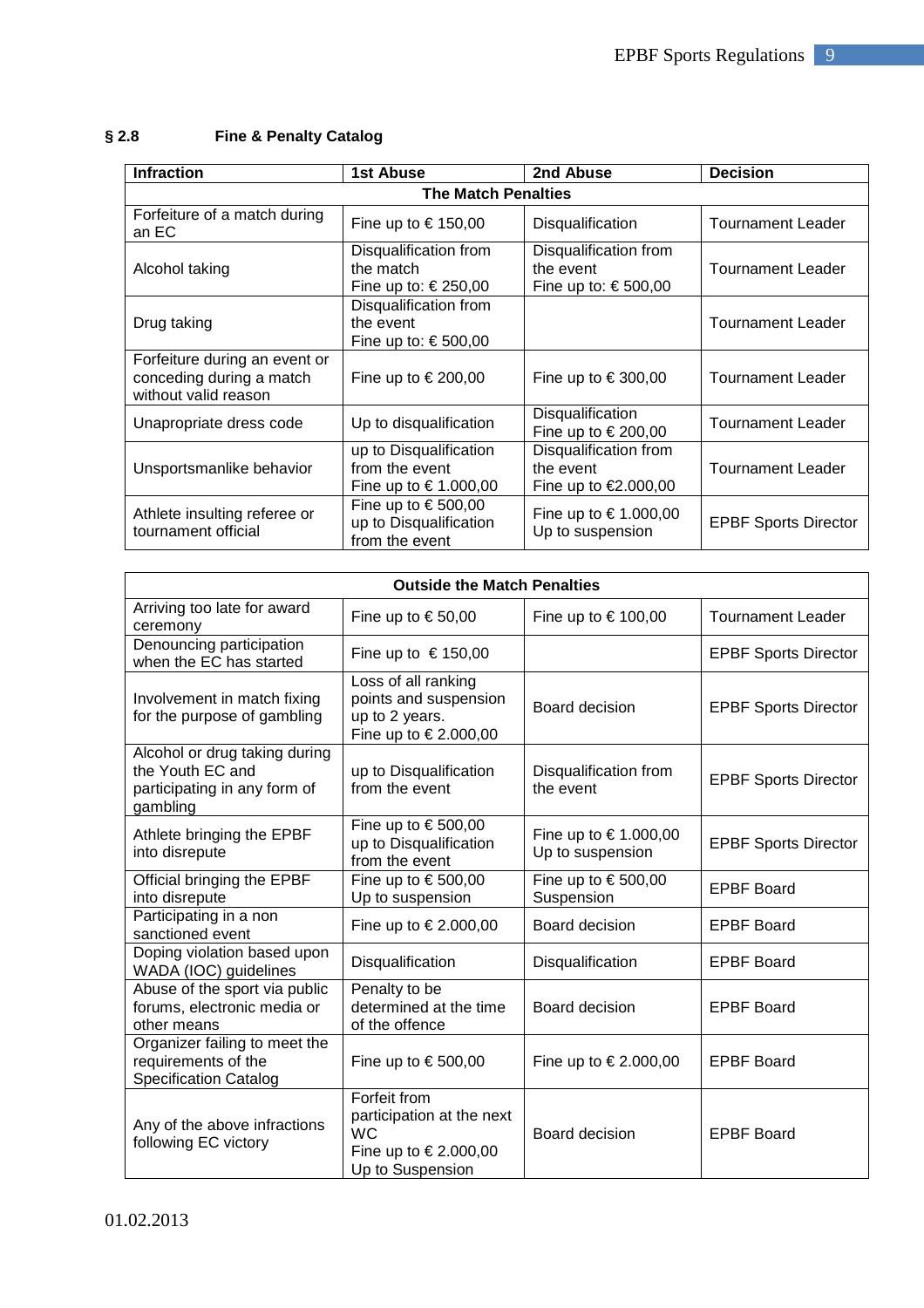# **§ 3. European Championships**

# **§ 3.1 Authority for organization**

Applications for hosting of an EC can be submitted by:

• National Federations (NF)

• Regional federations with NF approval

• Third parties

• The EPBF together with its partner IBPF will undertake all negotiations with such requests.

# **§ 3.2 Cancellation of an EC through the EPBF**

Should any EC organised, not meet the six (6) nation criteria in that year, this shall be suspended for a two (2) year period. This is valid for all categories at all EC`s, i.e.; men, women, seniors, ladies,U24, U19, U17, girls, wheelchair drivers. The category/s can be re-instated when it is deemed that six (6) or more nations will participate.

# **§ 3.3 Classification**

# **§ 3.3.1 Date and duration**

The EPBF board is responsible for the fixing of dates for the EC events. Such dates should be fixed for two years ahead.

Classification and duration of the events organized by the EPBF / IBPF

|           | EC for Men and Women and Wheelchairs: | up to 11 playing days |
|-----------|---------------------------------------|-----------------------|
|           | EC for Youth:                         | up to 8 playing days  |
| $\bullet$ | EC for Seniors and Ladies:            | up to 8 playing days  |

# **§ 3.3.2 Disciplines and divisions**

On all of the EC the disciplines 8-ball, 9-ball, 14-1 and 10-ball will be played, on 9-foot tables and with alternate break in 8-ball, 9-ball and 10-ball.

The divisions Women, Men, Wheelchairs, Seniors, U19, U17 and Girls will be played. In all categories except Girls and Ladies also team competitions will be organized, in which one match in disciplines 8-ball, 9-ball and 10-ball and/or 14.1 will be played.

# **§ 3.4 Announcement procedure**

- Receiving of wish-lists from the EPBF if possible 4 months ahead
- Returning of wish-lists to the EPBF if possible 3 months ahead
- Distribution of quotas/invoices from the EPBF 2 months ahead

Announcement of athletes by name to the EPBF 6 weeks ahead

# **§ 3.4.1 Wish list and name announcement form**

Four months ahead of the EC the EPBF will request the NFs to submit a list of the spots they would like to have (distribution of the wish-lists). Two months ahead of the EC the NFs must announce the names of their athletes according to the quota that has been decided by the EPBF (including four reserves each and the directly qualified athletes from last year) in writing.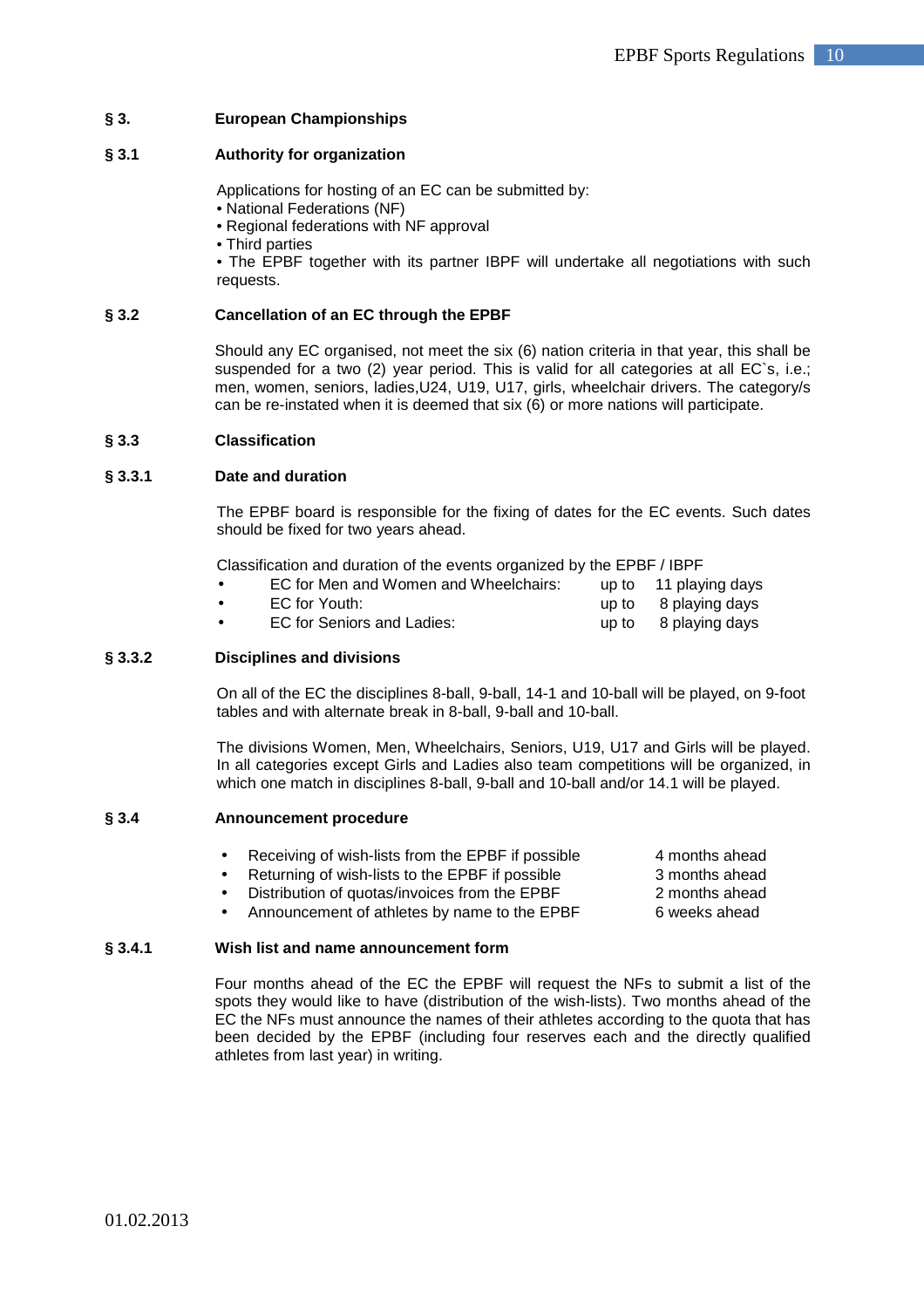# **§ 3.5 Quotas, Claims for spots**

Each nation has the fixed spots:

| <b>Division</b> | 8-ball |      | 9-ball |      | $14 - 1$ |      | 10-ball |      | <b>Teams</b> |
|-----------------|--------|------|--------|------|----------|------|---------|------|--------------|
|                 | Fixed  | max. | Fixed  | max. | Fixed    | max. | Fixed   | max. |              |
| Men             |        | b    | З      | 5    |          |      |         |      |              |
| Women           | 3      | 5    | 3      | 5    | 2        |      | 2       |      |              |
| Seniors         | 3      |      | っ      |      |          |      | 2       |      |              |
| U17             |        |      |        |      |          | 3    |         | 3    |              |
| U19             |        |      |        |      |          | 3    |         | 3    |              |
| Girls           |        | 3    |        | 3    |          |      |         | 3    |              |
| _adies          | ົ      |      | ⌒      |      |          |      | ົ       |      |              |

# **§ 3.5.1 Remaining spots**

The remaining spots will be awarded according to the wish list and taking into account the previous years results (rankings) beginning with 1st place. A maximum of 5 spots per division is allowed, not including wild cards or defending champion.

If at the last minute some spots become available, then these can be filled continuing from the above. In this case the nations who wished for spots and were denied, take priority. However many spots are available, it is not to exceed the maximum number of spot allowed per nation.

#### **§3.5.2 Exception for the Seniors**

Will be all spots awarded according the wish lists of all nations and if then are further free spots, it is permitted that free spots will be awarded to nations which have already maximum athletes announced.

#### **§ 3.5.3 Exception for the Youth**

Will be all spots awarded according the wish lists of all nations and if then are further free spots, it is permitted that free spots will be awarded to nations according to the maximum. In U17 division, one athlete is allowed to play the maximum of three (3) disciplines. In U19 and Girls division, athletes are allowed to play in all disciplines.

# **§ 3.5.4 Wild Cards**

The Right for wild card goes to:

- The EPBF In all single disciplines one (1) wild card
	- The organiser In all single disciplines one (1) wild card
	- Defending Champion In all single disciplines, this spot is not transferable

# **§ 3.6 Entry fee**

In all categories (Women, Men, Seniors, U19, U17, Girls and Wheelchair) an entry fee of  $€$  110.00 per athlete/per discipline will have to be paid. All entry fees for the EC announced athletes must be transferred to the EPBF account no later than two weeks prior to the EC. The payment can also, based upon prior agreement with the EPBF, be paid in cash and in Euro currency only during the accreditation. If payment has not been made ahead of time, and also is not taken care of during the accreditation, the whole team will not be given permission to enter the event.

The wish for spots as submitted by the NFs is with regards to the quantity of the announcements legally binding, i.e. the NFs must pay for all athletes they have announced and for which the EPBF reserved a spot no matter if these spots will be used or not. A reduction of the quantity of allocated spots is not possible following the EPBF allocation. In case where NF is allocated with wished spots, but not all athletes play at the EC, the NF will receive reducing of quota for the next years EC to 2 spots.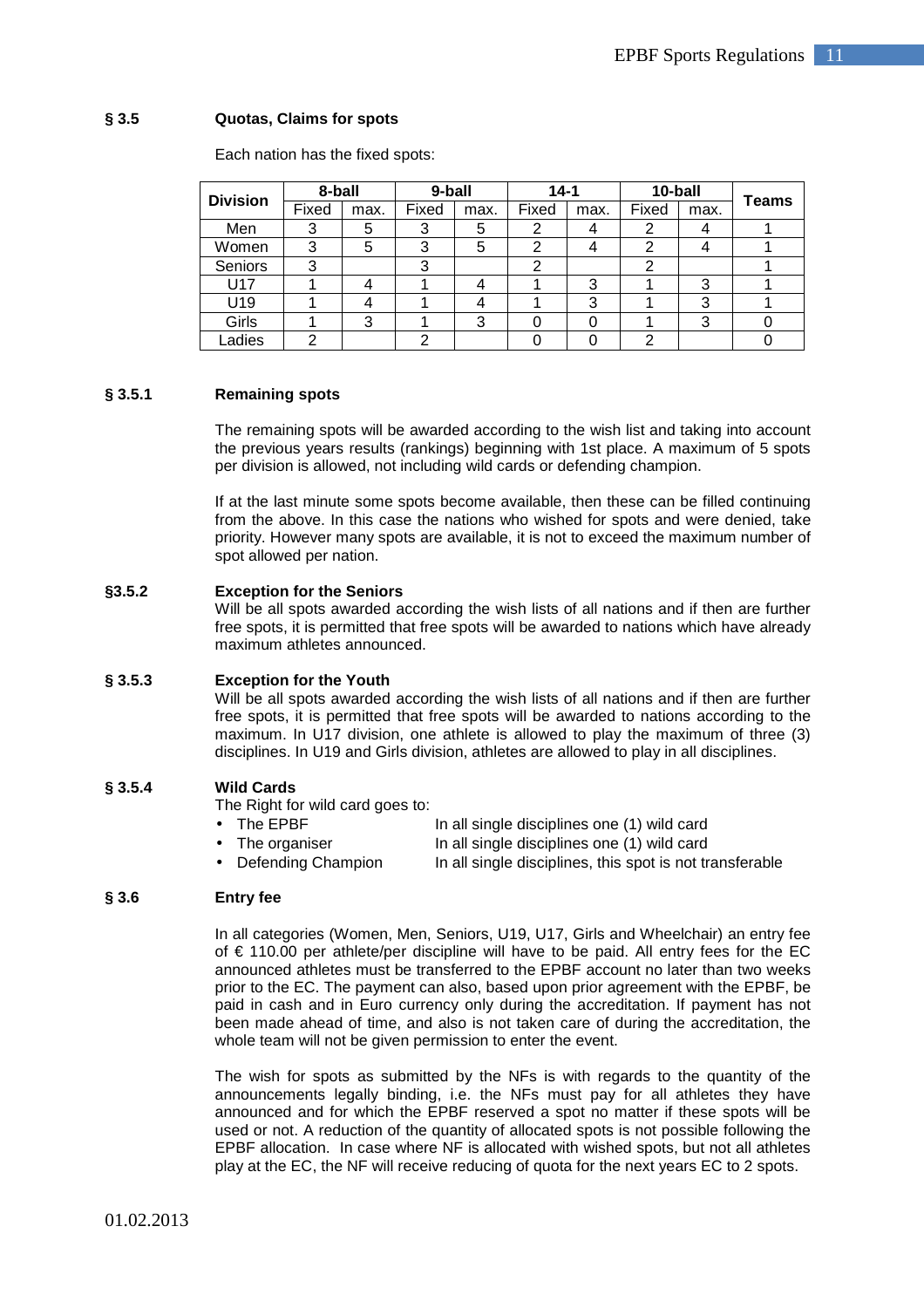# **§ 3.7 Participation eligibility**

An athlete is eligible to participate as a representative of the nation for which he has a valid citizenship/passport. Athletes representing nations in which there is no NF can apply for a direct membership to the EPBF.

An athlete who possesses several nationalities can participate at the EC for a different country only after a three year period has passed since his last participation.

#### **§ 3.7.1 Participation at the Youth European Championships**

Youth athletes, who have the citizenship of a European country, but who have had their main residence in another European country for a minimum of two years, may either start for that country of which their citizenship is or for the country in which they have their main residence; this decision is binding on all future Youth EC's.

Youth athletes, who do not have the citizenship of an European country and who have had their main residence in the another European country for a minimum of two years, are only allowed to participate in the Youth EC for that country, if the official evidence, that the citizenship for this country has been applied for, will be brought forward.

Youth athletes are in one and the same year allowed to participate both at the Youth EC and the EC for Men and Women. In the year to follow they are again allowed to participate in the Youth EC.

At Youth EC, each team must have appionted Teamleader who can not be an athlete.

# **§ 3.8 Age limits**

For the EC the following age limits are valid:

| Women/Men       | Must turn at least 14 in the year in which the event takes place     |
|-----------------|----------------------------------------------------------------------|
| <b>Seniors</b>  | An athlete must at least have their 40th birthday in the EC year     |
| U24             | An athlete must have their 19th - 23rd birthday in the event year    |
| U <sub>19</sub> | An athlete must have their 17th or 18th birthday in the EC year      |
| U <sub>17</sub> | An athlete must have no more than their 16th birthday in the EC year |
| Girls           | An athlete must have no more than their 18th birthday in the EC year |

#### **§ 3.9 Scheduling of Matches, Fields and Races**

The scheduling of the matches will have to be made according to a model provided by the EPBF, and which will display all of the matches including the final. All European Championships events are being started in a double elimination format, and will be turned into a single elimination format at a certain stage according to the following:

| Men;       |                             |                                 |
|------------|-----------------------------|---------------------------------|
| $\bullet$  | 65-128 participants'        | Single elimination from last 64 |
|            | Women, U19, Seniors;        |                                 |
|            | 33-64 participants'         | Single elimination from last 32 |
| U17; Girls |                             |                                 |
| $\bullet$  | 33-64 participants'         | Single elimination from last 16 |
| $\bullet$  | 17-32 participants'         | Single elimination from last 8  |
|            | Teams: Men, Women, U19, U17 |                                 |
| $\bullet$  | 17-32 participants'         | Single elimination from last 16 |
| $\bullet$  | Up to 16 participants'      | Single elimination from last 8  |
| Ladies;    |                             |                                 |
| $\bullet$  | Up to 16 participants'      | Single elimination from last 4  |
|            |                             |                                 |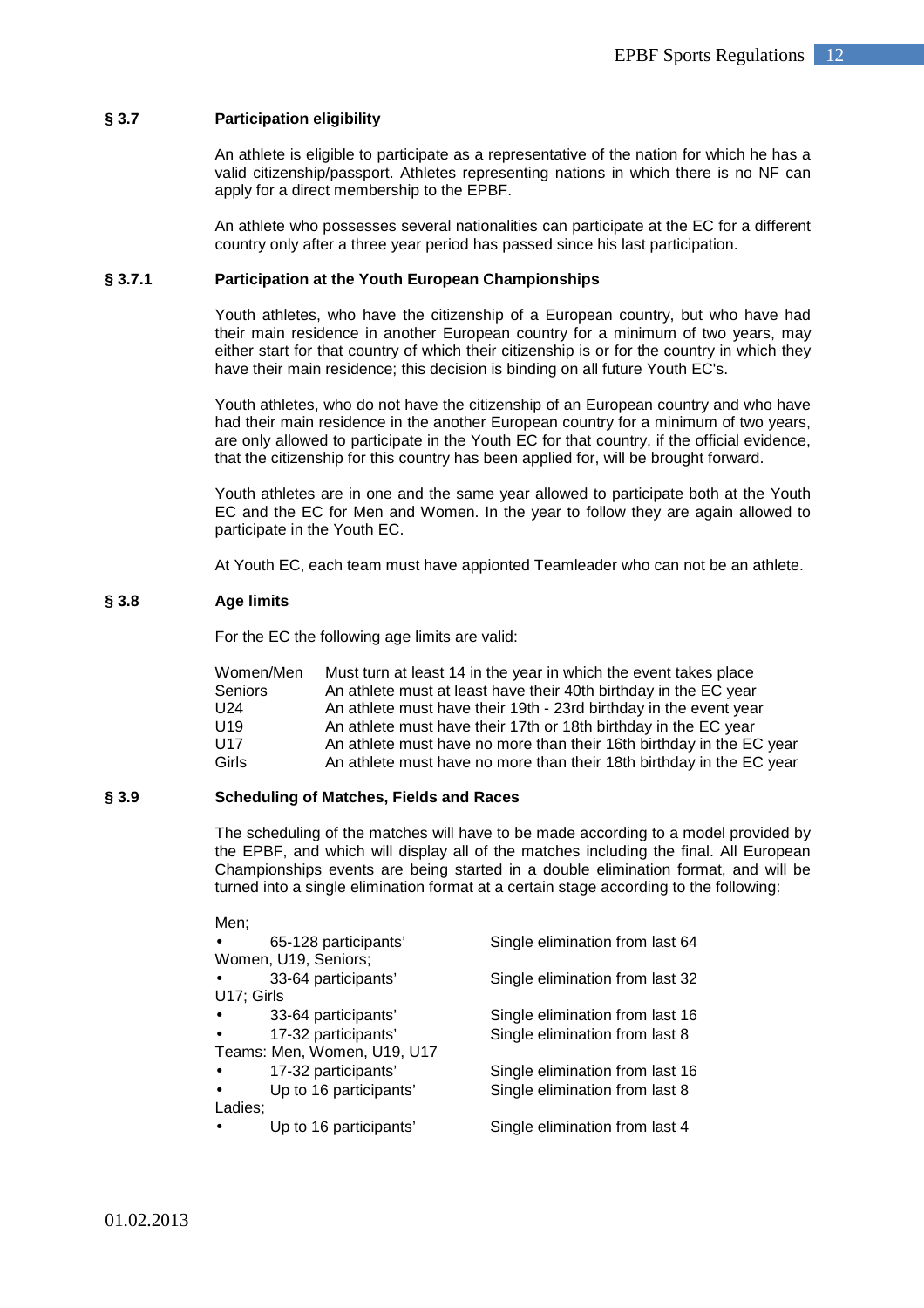# **§ 3.9.1 Fields**

| Division          | 8-ball | 9-ball | $14 - 1$ | 10-ball | Teams |
|-------------------|--------|--------|----------|---------|-------|
| Men               | 128    | 128    | 96       | 96      | 32    |
| Women             | 64     | 64     | 48       | 48      | 24    |
| Seniors           | 64     | 64     | 48       | 48      | 16    |
| U17               | 48     | 48     | 32       | 48      | 16    |
| U19               | 64     | 64     | 48       | 48      | 16    |
| Girls             | 24     | 24     |          | 24      |       |
| Ladies            | 16     | 16     |          | 16      |       |
| Wheelchair driver | 24     | 24     |          | 24      |       |

#### **§ 3.9.2 Races**

| <b>Division</b>   | 8-ball | 9-ball | $14 - 1$ | 10-ball |
|-------------------|--------|--------|----------|---------|
| Men               | 8      |        | 100      | 8       |
| Women             | 6      |        | 75       | 6       |
| Seniors           |        |        | 75       |         |
| U17               | 6      |        | 75       | 6       |
| U19               |        | 8      | 100      |         |
| U24               |        | 9      |          |         |
| Girls             | 5      | 6      |          | 5       |
| Ladies            | 5      | 5      |          | 5       |
| Wheelchair driver | 5      |        |          | 6/5     |

**In the divison Men for Straight pool, race to 125 will be added from single knock out stage. In division Wheelchair for 10ball, race to 6 is on winner side and race to 5 in loser side of the bracket.** 

#### **§ 3.10 Seeding / Draw**

The draw for all European Championships will be done under the supervision and authority of the EPBF Tournament Leader or his appointed representative.

In all European Championships the athletes placed:

- 1 to 8 in Men, Women, U19 and Seniors
- 1 to 4 in U17, Girls, Ladies and Teams

from the previous year will be seeded.

Should one of the seeded athletes not participate, the remaining three athletes to be seeded will then be positioned as 1 trough 8 (or 1 trought 4). No other athletes are brought forward to replace a non-participating seeded athlete.

The bronze medalist with the better average is seeded 3rd and or 5th till 8th. In the team competition, 3rd seed will go to the team who lost against the European Champions. Walkovers will be distributed in the flowchart wherever applicable before the draw of that particular discipline.

Before the single elimination format will start, the qualified athletes from the loser's bracket will be drawn against the athletes that are still in the winner's bracket. When performing this draw, an athlete that lost his/her match in the last round of the winner's bracket cannot be drawn against the same opponent again in the first round of the single elimination format.

The official EPBF representative will fill in the flowchart with seeded athletes, walkovers and perform the draw. Not later than 15 minutes before the actual draw, all athletes must be made aware of this via microphone. The draw for the very first discipline to be played at the European Championships will be made during the team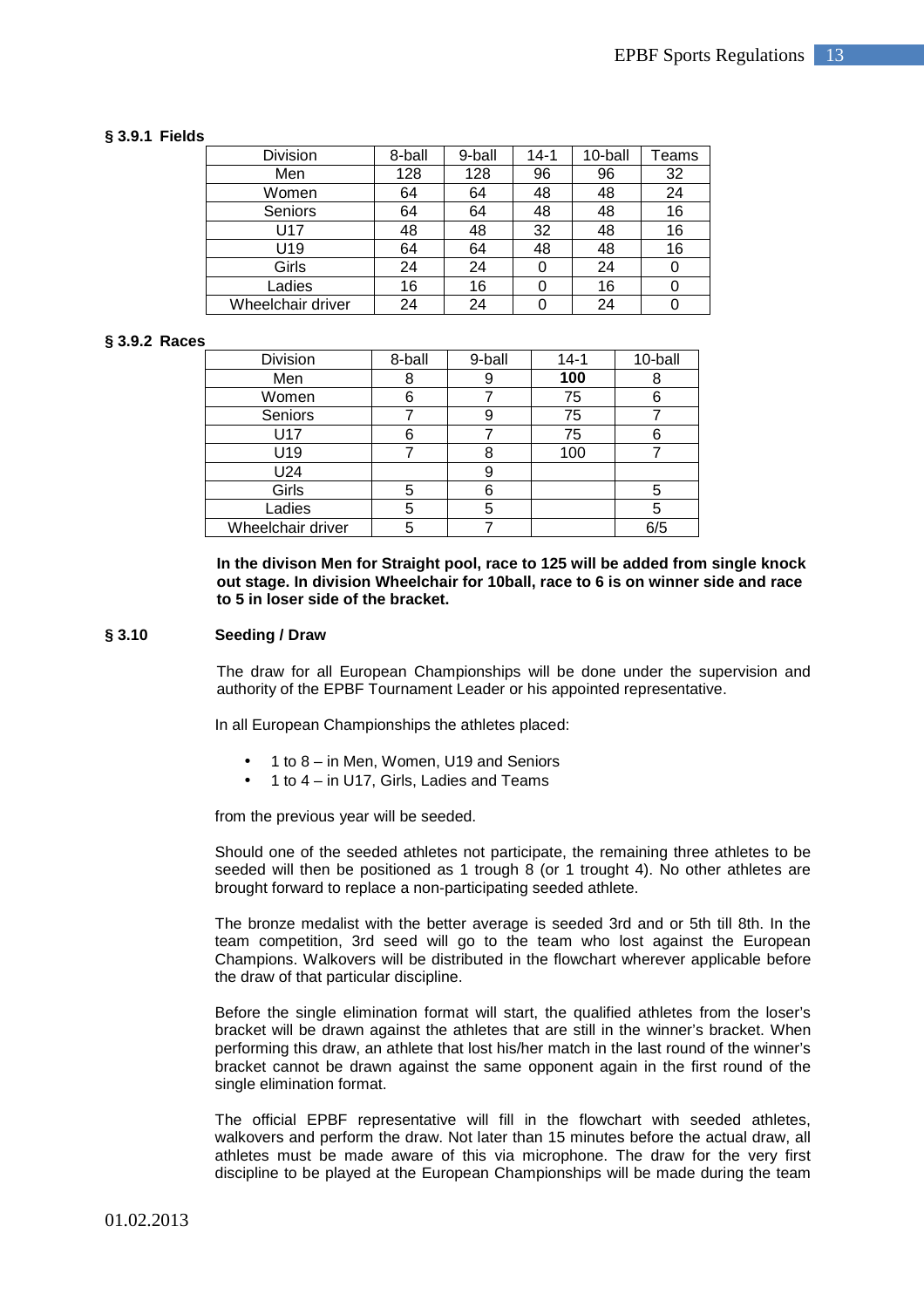leader meeting at the end of the accreditation time. All the other draws will be performed after the accreditation with due notice given.

#### **§ 3.11 Final result, Ranking lists and Criteria**

The ranking list will be based upon the format. Should two or more athletes lose in the same round, their quota will be used in order to determine their final ranking, and i.e. all won matches will be divided with all lost matches. The athlete with the highest result (quota) will be placed first.

In 14.1 the higher general average (all pocketed balls divided with the amount of innings used, including safety shots) will decide. A walkover will be evaluated as a victory with a secondary evaluation of 0:0.

#### **§ 3.12 Accreditation / Early Departure**

The closing of the accreditation will be determined according to the schedule and athletes that are arriving after the closing of the official accreditation will forfeit their right to participate at the European Championships.

The EPBF may allow for late arrival based upon special circumstances. Application in writing must be in the hands of the EPBF before the end of the official accreditation time, or must be announced in writing or by phone at least 2 days ahead of the official accreditation time to an EPBF representative at the location of the event. The EPBF representative will decide if such application is to be seen as within reason.

The team leaders announced through the nations will be responsible for the accreditation. All athletes are to be accredited by means of their valid passports/identity card.

Eventual free spots can, following the end of the official accreditation time be sold to eligible and interested athletes, but only if they can submit an allowance from their NF to participate at the EC.

Special requirements only at the EC's for Senior's and Youth:

The EC participants are required to be present at the closing ceremony/banquet. In case any athlete would like to depart before the closing ceromony/banquet then those wishing to leave must announce this at the accreditation of the event..Failure to do so will result in a fine of up to  $\epsilon$  250.00 per athelete.

#### **§ 3.13 Referees**

The organiser must at all times have at least one (1) HR for the tournament, in addition 1 referee for a maximum of 6 tables with substitutes should be present.

The referees are responsible for appointed tables at all times. The athletes will be taking care of the racking themselves, and the winner is responsible for the official match protocol. The official referee will only be asked to perform whenever there is a conflict.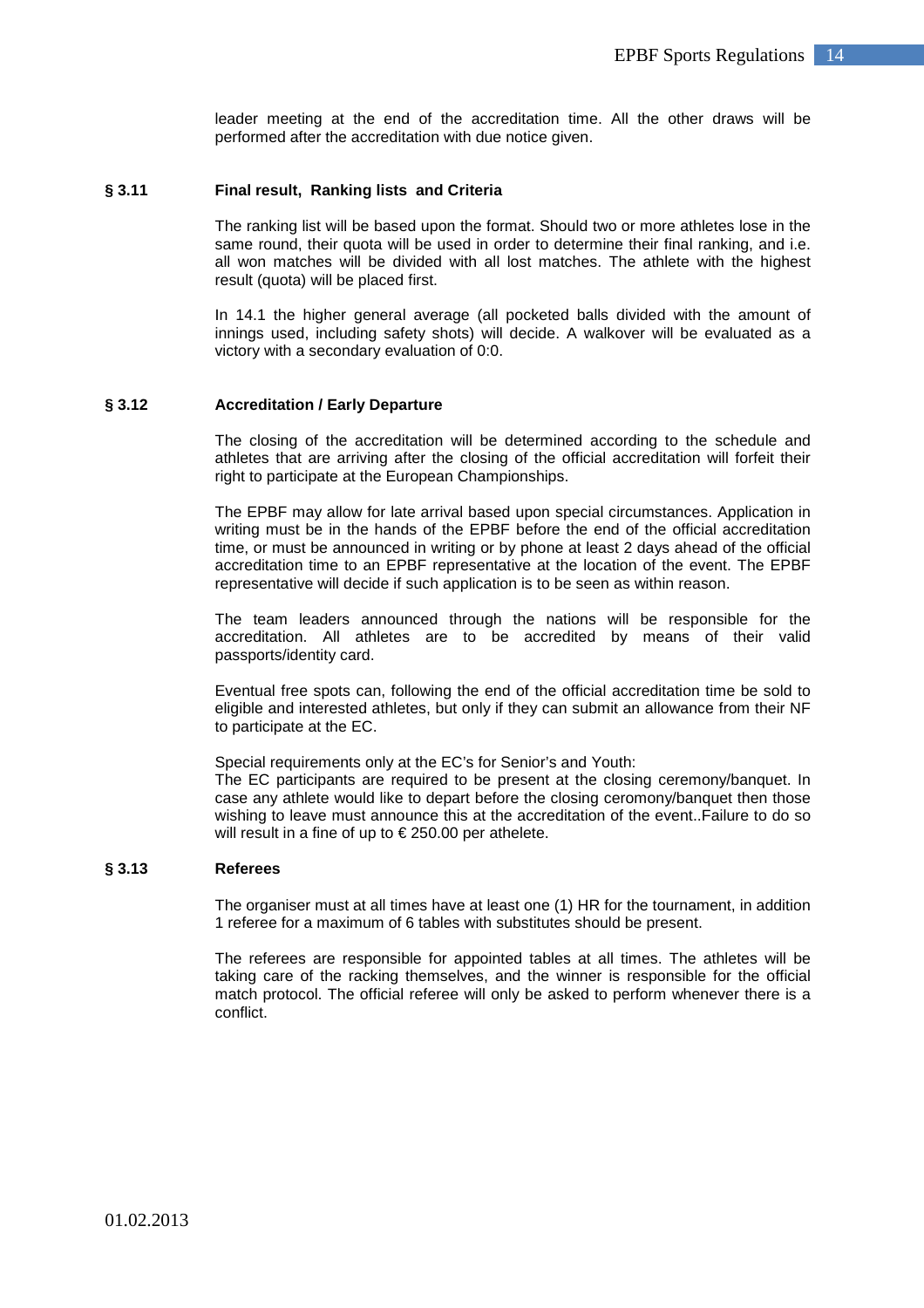#### **§ 3.14 Team Competitions**

Team consists, minimum of three (3) and maximum of five (5) athletes. A Women team consist of 2 (two) athletes. The disciplines played in team competition are 8-ball, 9-ball and 14.1 for Youth and 8-ball, 9-ball and 10-ball for Men and Seniors and 8-ball and 9-ball for Women division.

Each team match consists of 3 individual matches that are to be played by 3 different athletes for each team. It is possible for a team to participate with only two athletes and in such case the third match will be forfeited. In team competition the races that are valid for individual competition will be used.

As soon as a team has won two from the three individual matches, the match is deemed to be completed and the ongoing third match will be stopped. Whoever is leading when such a match is stopped, will be deemed to have won this match. Should such match be tied, winning team will be appointed with a win of tied match.

A lady can represent the team in the seniors division, in a U19 and or U17 team a girl can be entered. A male wheelchair athlete can be nominated in the men's team. A female wheelchair athlete can be nominated in the women's team.

**A Nation sending athletes under U17 division can only register an athlete to participate in the U19 team event if there are only 2 athletes in U17 or 4 or more present. 3 athletes in U17 division present at the EC can't be sacrificed in the U17 teams to represent the U19 teams.** 

The team must consist of athletes who have played at least 2 individual disciplines each.

# **§ 3.15. Eurotour**

The rules and regulations of the Eurotour are made by the IBPF in each season and are approved by the EPBF. Rules and regulations of the Eurotour are posted on the Eurotour website.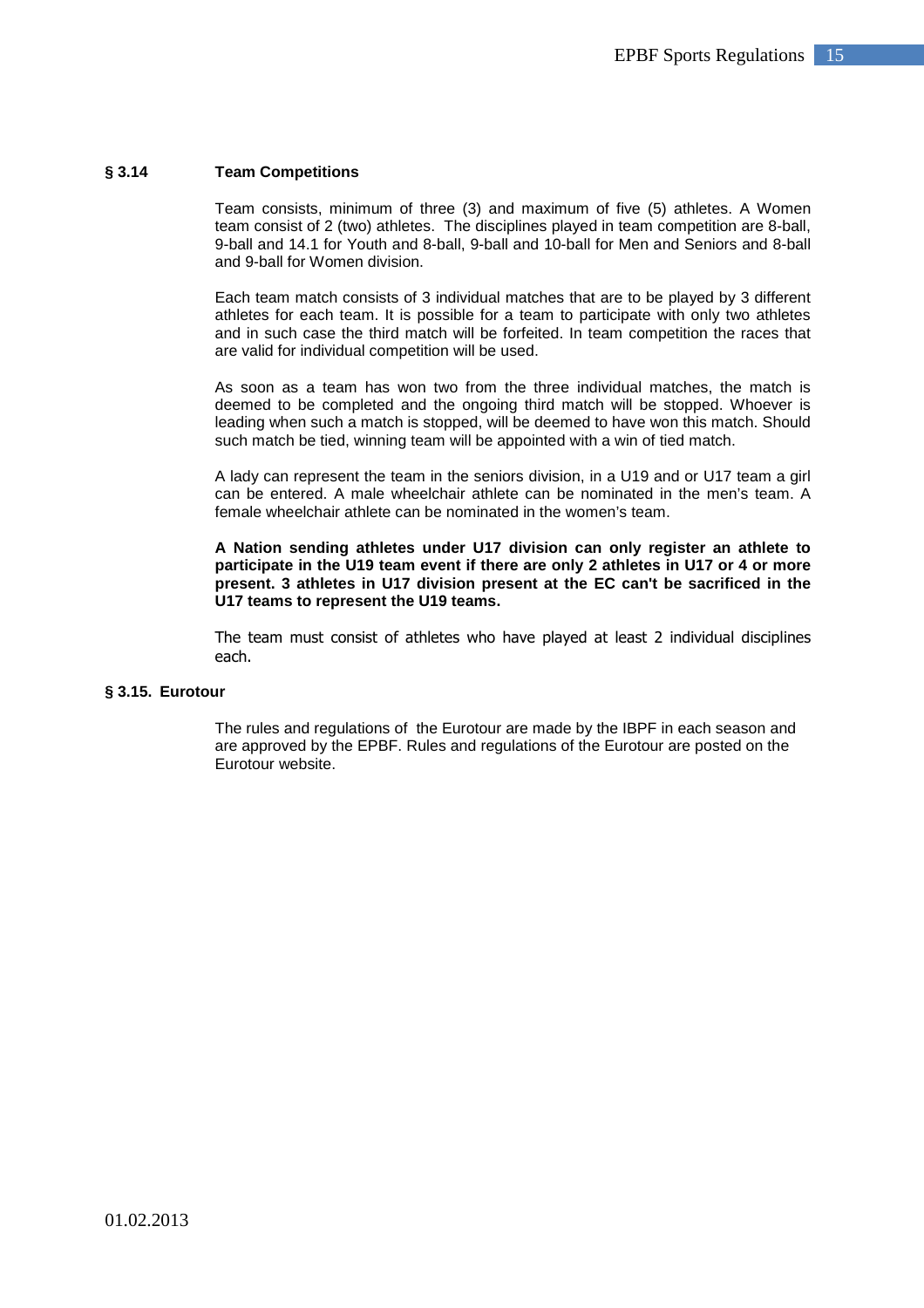# **§ 4.0. Guidelines for Sports Activities at the European Championships**

#### **§ 4.1 Dress Code**

The playing uniform must meet the level of the competition and be in a clean, proper and in good condition. On the polo shirt an emblem in form of the national banner, or the official emblem of the nation or the name of the nation must be displayed.

Athletes may wear a regular collared shirt or polo shirt of any color. Shirt or polo shirt must be tucked in. Black Dress pants without studs that are clean and in good condition are to be used. For women also a black skirt or divided skirt is allowed and shirts must be tucked in.

Shoes must be elegant dress shoes, clean and a dark color and the upper part be made out leather or leather-like material. Sports shoes with a dark top of leather or leather-like material are allowed but are subject to the TL's discretion.

It is not allowed to wear: T-shirts, sneakers, sandals and denim/blue jeans.

In team events all athletes of one and the same team must wear their shirts which are identical both with color and design.

Whenever questioned, the TL will decide about if participation will be allowed. If an athlete is unsure about the legality of his dress code, the athlete should approach the TL before the match and ask whether the dress code is legal. In exceptional circumstances, the TL may permit a athlete to compete in violation of the dress code.

A athlete may be penalized for dress code violation as desribed in paragraph 2.8.

# **§ 4.2 Time limit**

In order to better control the schedule of an event each match can be given a certain time limit.

Should after 50% of the announced duration of a match less than 50% of the points has been scored, a shot clock can be implemented, which is under the TL discretion

After enforcing the shot clock the time for each shot is 35 seconds, with a warning after 25 seconds. Each athlete will be allowed one 25-second extension during each rack.

The shot clock will be started when all balls come to rest, including spinning balls. The shot clock will end when the cue tip strikes the cue ball to initiate a stroke or the when athlete's time expires from the shot clock.

If a athlete runs out of time, it will be a standard foul.

# **§ 4.3 Coaching**

It is permitted for a athlete to receive advice from a coach during a time out. It is up to the referee and tournament management to set additional limits on this. The coach should not approach the table. If the referee decides that the coach is interfering with or disrupting the match, he may direct the coach to stay away from the match.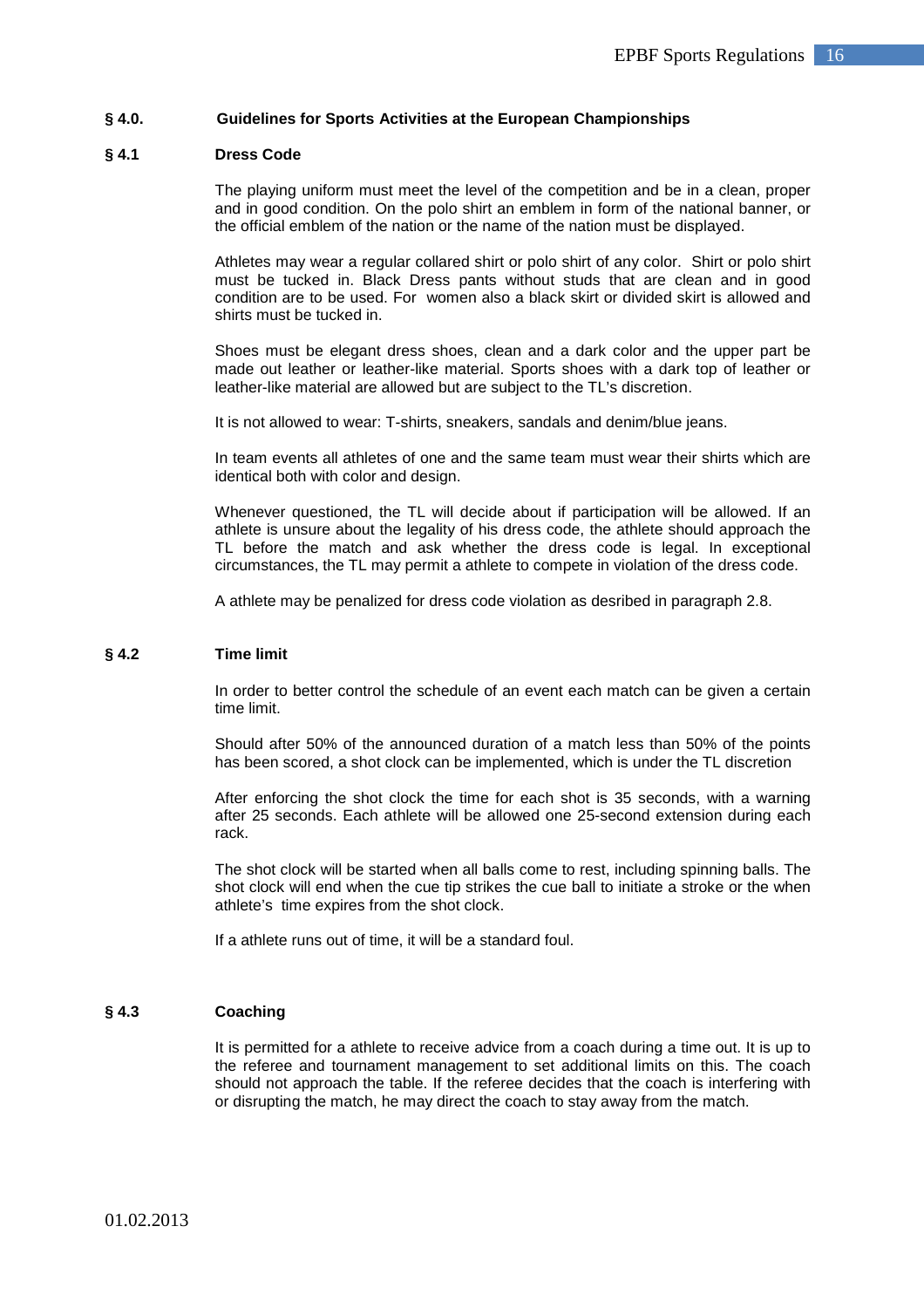# **§ 4.4 Tapping of Tables**

For all European Championships the tables will be tapped, with 1-ball on the spot and it is used for all the disciplines. Athletes must never tap balls; only tournament officials should tap or re-tap (if needed) the racking area. In the 9-ball the "three point rule" is used in Men, Women, U17, U19, Girls and Seniors division.

#### **§ 4.5 Walkover**

Athletes must be at the table and ready to play their assigned match at the appointed match time. If a athlete is late for his appointed match time, he will have fifteen minutes to report to his assigned table ready to play or he will lose the match.

It is recommended to announce after five minutes a first call for the athlete, after ten minutes a second call and after fourteen minutes a final "one minute" warning. A stricter requirement may be used for repeat offenders.

If an athlete is not present within 15 minutes following the official announcement of his/her match, this match will be forfeited.

Should this happen in the winner's bracket of a double elimination system, he/she will be placed in the loser's bracket. Otherwise such athlete is disqualified.

Should both athletes in one and the same match in the winner's bracket arrive too late, both of them will be disqualified since both of them cannot use the one and only existing spot in the loser's bracket.

#### **§ 4.6 Replacement of the athlete**

Following the draw an athlete can only then be replaced, should he/she turn ill.

Such replacement is only allowed to take place before the first round of the event, and the right to announce a substitute will first be given to the concerned NF.

Should the concerned NF not make use of this possibility, the Sports Director will, based on upon the ranking list from last EC, give this spot to the nation next on the list for free spots.

In the case that all spots from the ranking list from last year before are considered, the Sports Director draws all free spots between the nations which provide a move up. Only accredited athletes can be announced.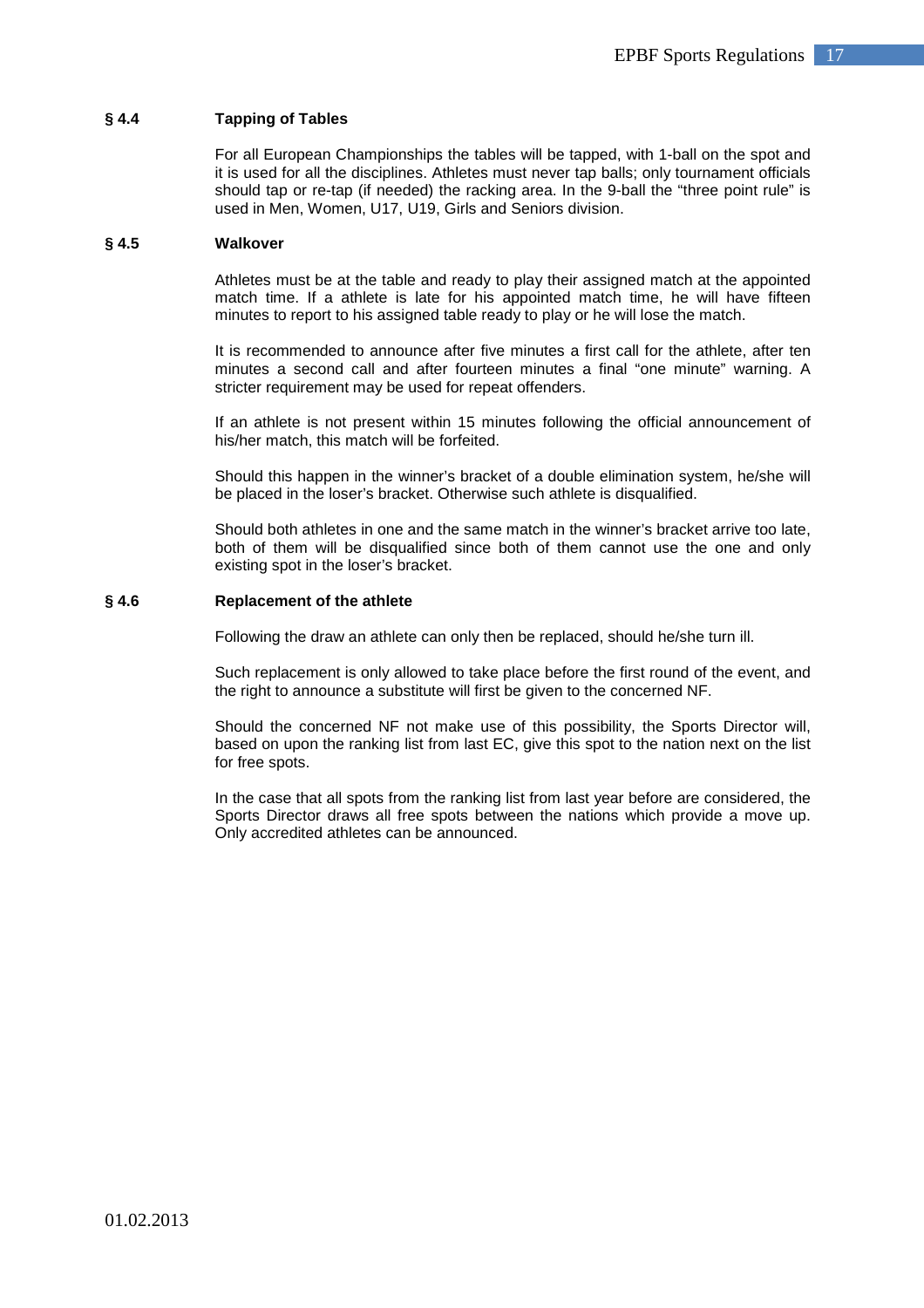# **§ 4.7 Time-Out Regulation**

One (1) time-out for each athlete is allowed per match, the length of the time-out is five (5) minutes. Athlete is allowed to take the time out only after informing the referee and make sure the referee marks the table for suspended play.

The time out at 8-ball and 9-ball 10-ball can be taken between racks, when play is suspended, the athlete can use his right for time-out only at any break. The opponent must remain seated as during normal play, if he decides to use his time-out in the same time no further time out will be allowed.

At 14.1, the time out begins between racks; and the athlete at the table may continue his inning should the opponent decide to take his time out. If the non-shooter takes a time out, he must make sure there is a referee to supervise the table during his absence; otherwise he has no right to protest against any misplay by the athlete at the table.

The athlete taking the time out should remember that his actions must be within the spirit of the game and if he acts otherwise, he is subject to a penalty under the Unsportsmanlike Conduct.

Reasons for an imposed penalty are: taking time out other than in between the racks, smoking or drinking alcohol during the time-out and late return after a time-out.

Penalties for such violations are as follows;

- In 14.1 fifteen (15) points are awarded to the opponent and the three (3) consecutive foul rule comes into force.
- In 8-ball, 9-ball and 10-ball, a game/frame (current and/or next) is awarded to the opponent.
- Should an athlete violate this rule a second time, the athlete will be disqualified from the discipline and/or event.

#### **§ 4.8 Unsportsmanlike Conduct**

The rules and regulations give the referee and other officials considerable latitude in penalizing unsportsmanlike conduct.

Several factors should be considered in such decisions, including previous conduct, previous warnings, how serious the offense is, and information that the athletes may have been given at the Teamleaders Meeting at the start of the tournament.